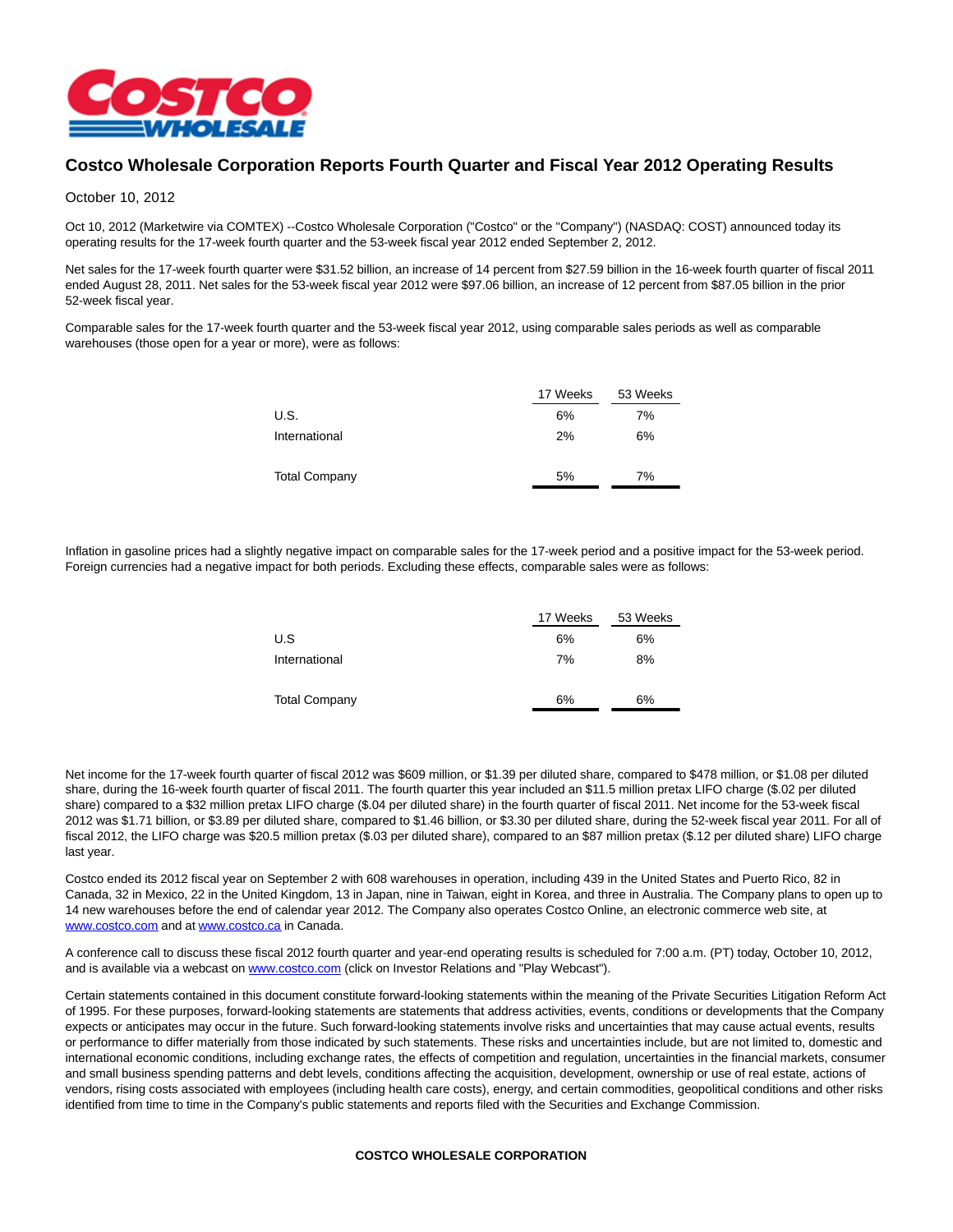## **CONSOLIDATED STATEMENTS OF INCOME**

**(dollars in millions, except per share data) (unaudited)**

|                                                                      | 17 Weeks Ended<br>September 2, 2012 | 16 Weeks Ended<br>August 28, 2011 | 53 Weeks Ended<br>September 2, 2012 | 52 Weeks Ended<br>August 28, 2011 |
|----------------------------------------------------------------------|-------------------------------------|-----------------------------------|-------------------------------------|-----------------------------------|
| <b>REVENUE</b>                                                       |                                     |                                   |                                     |                                   |
| Net sales                                                            | \$<br>31,524                        | \$<br>27,588                      | \$<br>97,062                        | \$<br>87,048                      |
| Membership fees                                                      | 694                                 | 590                               | 2,075                               | 1,867                             |
| Total revenue                                                        | 32,218                              | 28,178                            | 99,137                              | 88,915                            |
| <b>OPERATING EXPENSES</b>                                            |                                     |                                   |                                     |                                   |
| Merchandise costs                                                    | 28,210                              | 24,680                            | 86,823                              | 77,739                            |
| Selling, general and administrative                                  | 3,044                               | 2,714                             | 9,518                               | 8,691                             |
| Preopening expenses                                                  | 15                                  | 22                                | 37                                  | 46                                |
| Operating income                                                     | 949                                 | 762                               | 2,759                               | 2,439                             |
| <b>OTHER INCOME (EXPENSE)</b>                                        |                                     |                                   |                                     |                                   |
| Interest expense                                                     | (22)                                | (36)                              | (95)                                | (116)                             |
| Interest income and other, net                                       | 38                                  | 46                                | 103                                 | 60                                |
| <b>INCOME BEFORE INCOME TAXES</b>                                    | 965                                 | 772                               | 2,767                               | 2,383                             |
| Provision for income taxes                                           | 343                                 | 272                               | 1,000                               | 841                               |
| Net income including noncontrolling<br>interests                     | 622                                 | 500                               | 1,767                               | 1,542                             |
| Net income attributable to<br>noncontrolling interests               | (13)                                | (22)                              | (58)                                | (80)                              |
| <b>NET INCOME ATTRIBUTABLE TO</b><br><b>COSTCO</b>                   | \$<br>609                           | \$<br>478                         | \$<br>1,709                         | \$<br>1,462                       |
| <b>NET INCOME PER COMMON SHARE</b><br><b>ATTRIBUTABLE TO COSTCO:</b> |                                     |                                   |                                     |                                   |
| Basic                                                                | \$<br>1.41                          | \$<br>1.09                        | \$<br>3.94                          | \$<br>3.35                        |
| <b>Diluted</b>                                                       | \$<br>1.39                          | \$<br>1.08                        | \$<br>3.89                          | \$<br>3.30                        |
| Shares used in calculation (000's)                                   |                                     |                                   |                                     |                                   |
| Basic                                                                | 432,437                             | 436,596                           | 433,620                             | 436,119                           |
| <b>Diluted</b>                                                       | 438,344                             | 443,518                           | 439,373                             | 443,094                           |
| Dividends per share                                                  | \$<br>0.55                          | \$<br>0.24                        | \$<br>1.03                          | \$<br>0.89                        |

# **COSTCO WHOLESALE CORPORATION CONDENSED CONSOLIDATED BALANCE SHEETS (dollars in millions)**

**(unaudited)**

| <b>Subject to Reclassifications</b> |                      |            |                    |  |
|-------------------------------------|----------------------|------------|--------------------|--|
|                                     | September 2,<br>2012 |            | August 28,<br>2011 |  |
| <b>ASSETS</b>                       |                      |            |                    |  |
| Cash and cash equivalents           | \$                   | $3,528$ \$ | 4,009              |  |
| Short-term investments              |                      | 1,326      | 1,604              |  |
| Receivables, net                    |                      | 1,026      | 965                |  |
| Merchandise inventories             |                      | 7,096      | 6,638              |  |